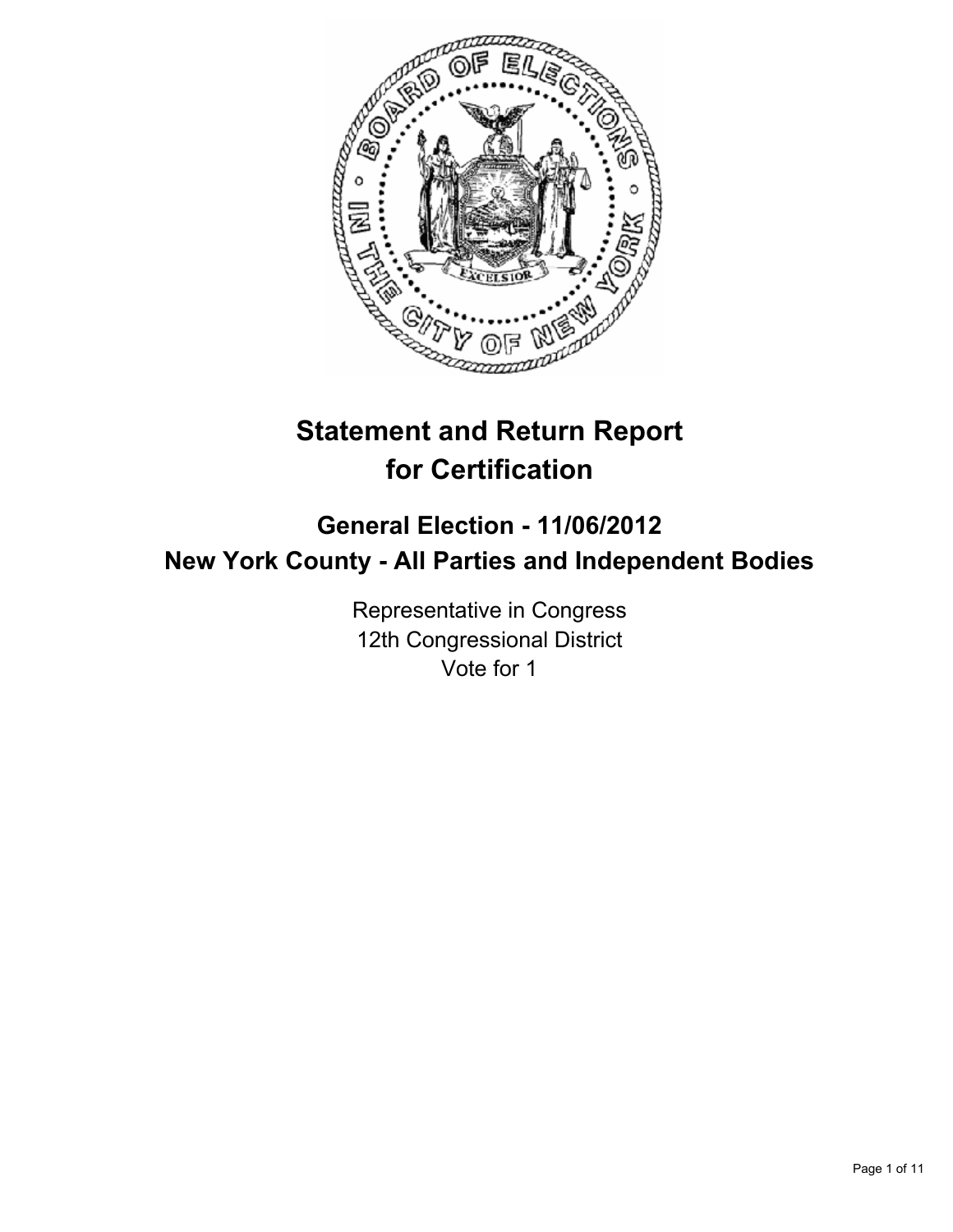

| <b>PUBLIC COUNTER</b>                                    | 5,707          |
|----------------------------------------------------------|----------------|
| <b>EMERGENCY</b>                                         | 27             |
| <b>ABSENTEE/MILITARY</b>                                 | 139            |
| <b>FEDERAL</b>                                           | 120            |
| SPECIAL PRESIDENTIAL                                     | $\Omega$       |
| <b>AFFIDAVIT</b>                                         | 659            |
| <b>Total Ballots</b>                                     | 6,652          |
| Less - Inapplicable Federal/Special Presidential Ballots | 0              |
| <b>Total Applicable Ballots</b>                          | 6,652          |
| CAROLYN B. MALONEY (DEMOCRATIC)                          | 4,553          |
| CHRISTOPHER R. WIGHT (REPUBLICAN)                        | 459            |
| CHRISTOPHER R. WIGHT (CONSERVATIVE)                      | 38             |
| CAROLYN B. MALONEY (WORKING FAMILIES)                    | 308            |
| CHRISTOPHER R. WIGHT (INDEPENDENCE)                      | 47             |
| GLORIA BROWN MARSHALL (WRITE-IN)                         | 1              |
| HAKEEM S. EDWARDS (WRITE-IN)                             | $\overline{2}$ |
| HAKEEM S. JEFFRIES (WRITE-IN)                            | $\overline{2}$ |
| JOSEPH CROWLEY (WRITE-IN)                                | 4              |
| PAUL RANIOLO (WRITE-IN)                                  | 1              |
| UNATTRIBUTABLE WRITE-IN (WRITE-IN)                       | 2              |
| <b>Total Votes</b>                                       | 5,417          |
| Unrecorded                                               | 1.235          |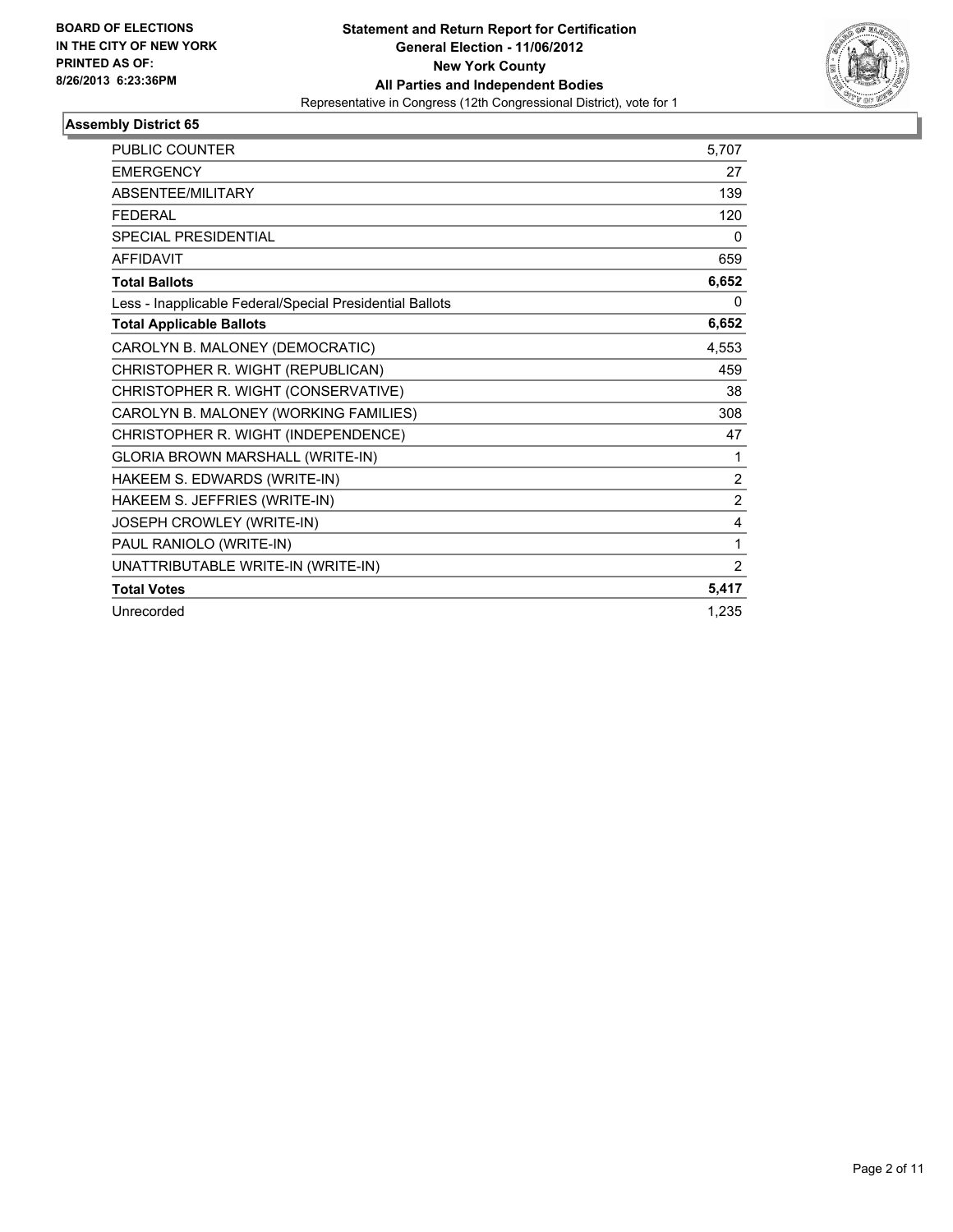

| <b>PUBLIC COUNTER</b>                                    | 14,180   |
|----------------------------------------------------------|----------|
| <b>EMERGENCY</b>                                         | 0        |
| ABSENTEE/MILITARY                                        | 554      |
| <b>FEDERAL</b>                                           | 428      |
| <b>SPECIAL PRESIDENTIAL</b>                              | $\Omega$ |
| <b>AFFIDAVIT</b>                                         | 1,507    |
| <b>Total Ballots</b>                                     | 16,669   |
| Less - Inapplicable Federal/Special Presidential Ballots | 0        |
| <b>Total Applicable Ballots</b>                          | 16,669   |
| CAROLYN B. MALONEY (DEMOCRATIC)                          | 12,237   |
| CHRISTOPHER R. WIGHT (REPUBLICAN)                        | 1,644    |
| CHRISTOPHER R. WIGHT (CONSERVATIVE)                      | 111      |
| CAROLYN B. MALONEY (WORKING FAMILIES)                    | 764      |
| CHRISTOPHER R. WIGHT (INDEPENDENCE)                      | 158      |
| <b>ASHPK CHANDRA (WRITE-IN)</b>                          | 1        |
| <b>BORIS ZILBERMAN (WRITE-IN)</b>                        | 1        |
| HAKEEM S. JEFFRIES (WRITE-IN)                            | 10       |
| HILLARY CLINTON (WRITE-IN)                               | 1        |
| MARC FIRSTENBERG (WRITE-IN)                              | 1        |
| MICHAEL BLOOMBERG (WRITE-IN)                             | 1        |
| NINA MULLON (WRITE-IN)                                   | 1        |
| NOAM CHOMSKY (WRITE-IN)                                  | 1        |
| UNATTRIBUTABLE WRITE-IN (WRITE-IN)                       | 5        |
| <b>Total Votes</b>                                       | 14,936   |
| Unrecorded                                               | 1,733    |

| <b>PUBLIC COUNTER</b>                                    | 989   |
|----------------------------------------------------------|-------|
| <b>EMERGENCY</b>                                         | 0     |
| ABSENTEE/MILITARY                                        | 61    |
| <b>FEDERAL</b>                                           | 34    |
| <b>SPECIAL PRESIDENTIAL</b>                              | 0     |
| <b>AFFIDAVIT</b>                                         | 76    |
| <b>Total Ballots</b>                                     | 1,160 |
| Less - Inapplicable Federal/Special Presidential Ballots | 0     |
| <b>Total Applicable Ballots</b>                          | 1,160 |
| CAROLYN B. MALONEY (DEMOCRATIC)                          | 742   |
| CHRISTOPHER R. WIGHT (REPUBLICAN)                        | 228   |
| CHRISTOPHER R. WIGHT (CONSERVATIVE)                      | 9     |
| CAROLYN B. MALONEY (WORKING FAMILIES)                    | 20    |
| CHRISTOPHER R. WIGHT (INDEPENDENCE)                      | 7     |
| ALICE WALKER (WRITE-IN)                                  | 1     |
| <b>Total Votes</b>                                       | 1,007 |
| Unrecorded                                               | 153   |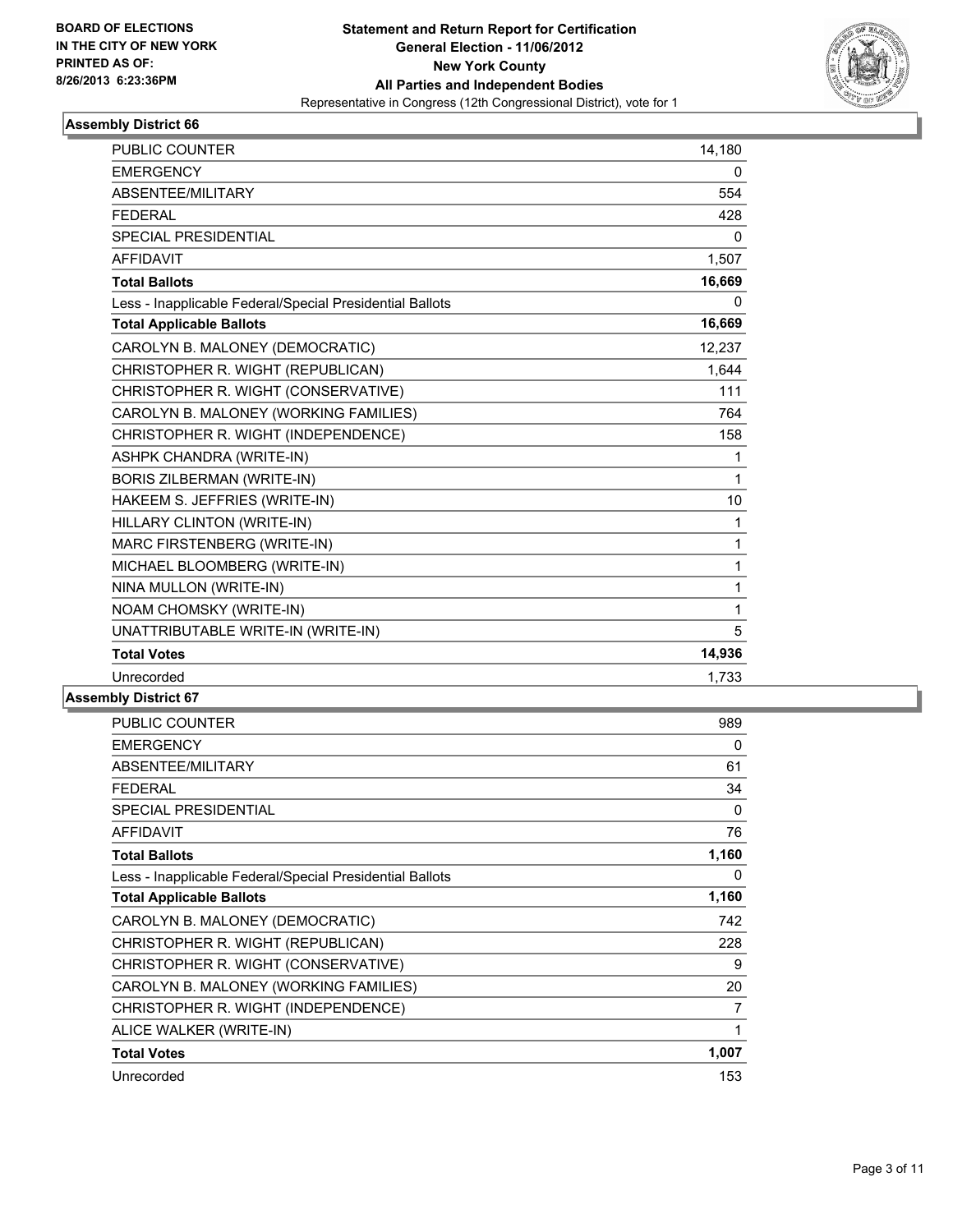

| <b>PUBLIC COUNTER</b>                                    | 6,118 |
|----------------------------------------------------------|-------|
| <b>EMERGENCY</b>                                         | 9     |
| ABSENTEE/MILITARY                                        | 247   |
| <b>FEDERAL</b>                                           | 172   |
| SPECIAL PRESIDENTIAL                                     | 0     |
| <b>AFFIDAVIT</b>                                         | 757   |
| <b>Total Ballots</b>                                     | 7,303 |
| Less - Inapplicable Federal/Special Presidential Ballots | 0     |
| <b>Total Applicable Ballots</b>                          | 7,303 |
| CAROLYN B. MALONEY (DEMOCRATIC)                          | 4,986 |
| CHRISTOPHER R. WIGHT (REPUBLICAN)                        | 1,063 |
| CHRISTOPHER R. WIGHT (CONSERVATIVE)                      | 55    |
| CAROLYN B. MALONEY (WORKING FAMILIES)                    | 164   |
| CHRISTOPHER R. WIGHT (INDEPENDENCE)                      | 61    |
| CHRISTINA WALENSON (WRITE-IN)                            | 1     |
| ED BRADY (WRITE-IN)                                      | 1     |
| RYAN BERMINGHAM (WRITE-IN)                               | 1     |
| UNATTRIBUTABLE WRITE-IN (WRITE-IN)                       | 1     |
| <b>Total Votes</b>                                       | 6,333 |
| Unrecorded                                               | 970   |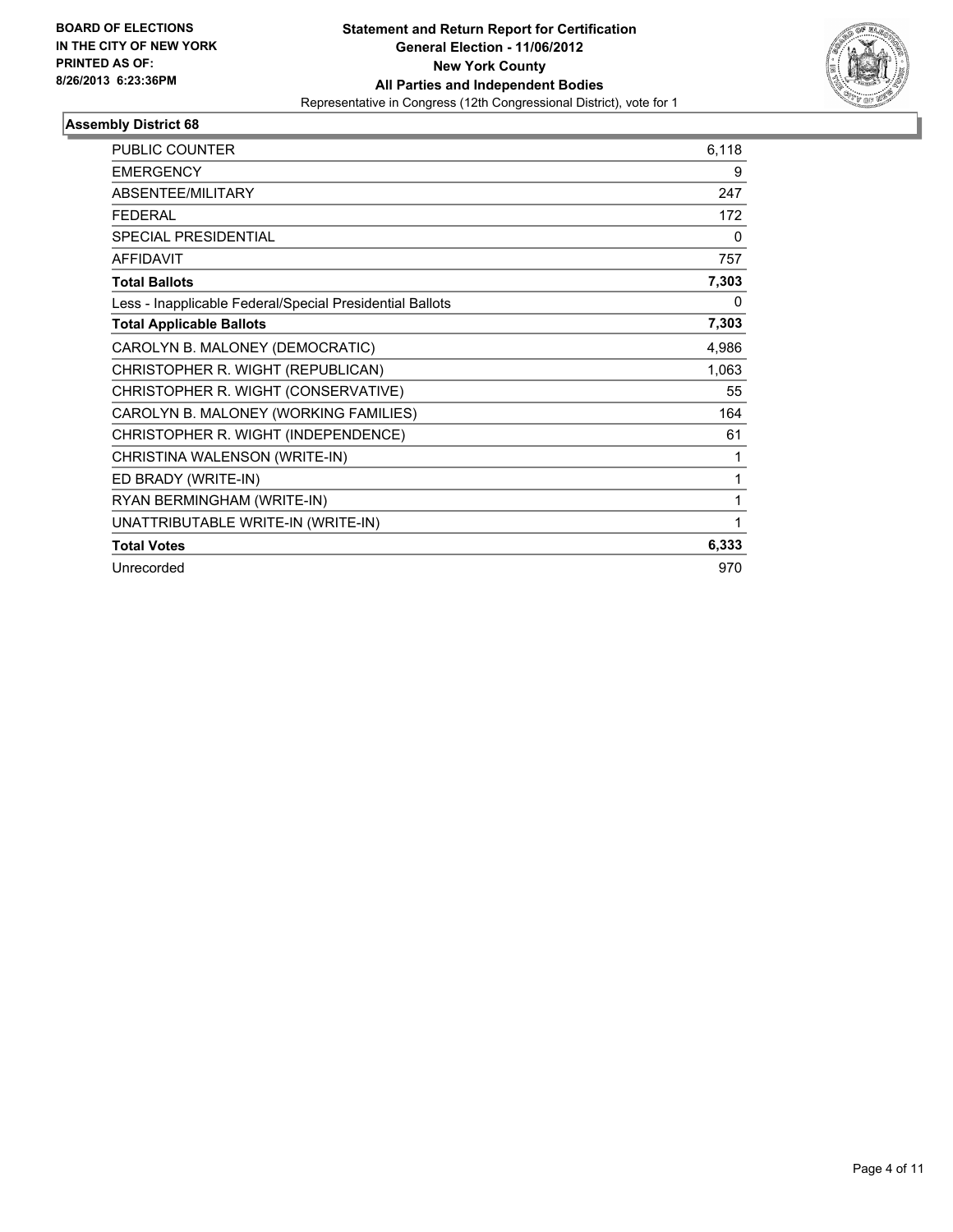

| <b>PUBLIC COUNTER</b>                                    | 47,959         |
|----------------------------------------------------------|----------------|
| <b>EMERGENCY</b>                                         | 62             |
| <b>ABSENTEE/MILITARY</b>                                 | 2,738          |
| <b>FEDERAL</b>                                           | 1,454          |
| SPECIAL PRESIDENTIAL                                     | 0              |
| AFFIDAVIT                                                | 3,562          |
| <b>Total Ballots</b>                                     | 55,775         |
| Less - Inapplicable Federal/Special Presidential Ballots | 0              |
| <b>Total Applicable Ballots</b>                          | 55,775         |
| CAROLYN B. MALONEY (DEMOCRATIC)                          | 35,405         |
| CHRISTOPHER R. WIGHT (REPUBLICAN)                        | 13,692         |
| CHRISTOPHER R. WIGHT (CONSERVATIVE)                      | 523            |
| CAROLYN B. MALONEY (WORKING FAMILIES)                    | 861            |
| CHRISTOPHER R. WIGHT (INDEPENDENCE)                      | 511            |
| DAN GARODNICK (WRITE-IN)                                 | 1              |
| ERIC COSTELLO (WRITE-IN)                                 | $\mathbf{1}$   |
| HEIDI BORDOGNA (WRITE-IN)                                | 2              |
| JILL STEIN (WRITE-IN)                                    | $\mathbf{1}$   |
| JOSEPH CROWLEY (WRITE-IN)                                | $\mathbf{1}$   |
| MANFRED STAPFF (WRITE-IN)                                | 1              |
| MARK HERSCHBERG (WRITE-IN)                               | 1              |
| MARK ROSENBAUM (WRITE-IN)                                | $\mathbf 1$    |
| NYDIA M. VELAZQUIEZ (WRITE-IN)                           | 1              |
| RICHARD SIMMONS (WRITE-IN)                               | $\mathbf{1}$   |
| RICHARD YBARRA (WRITE-IN)                                | 1              |
| STEPHAN WEILL (WRITE-IN)                                 | 1              |
| TIM O'BRIAN (WRITE-IN)                                   | $\mathbf{1}$   |
| UNATTRIBUTABLE WRITE-IN (WRITE-IN)                       | $\overline{7}$ |
| WILLIAM F. GIBBONS JR. (WRITE-IN)                        | 1              |
| YASIR ESAM HAMDI (WRITE-IN)                              | 1              |
| <b>Total Votes</b>                                       | 51,015         |
| Unrecorded                                               | 4,760          |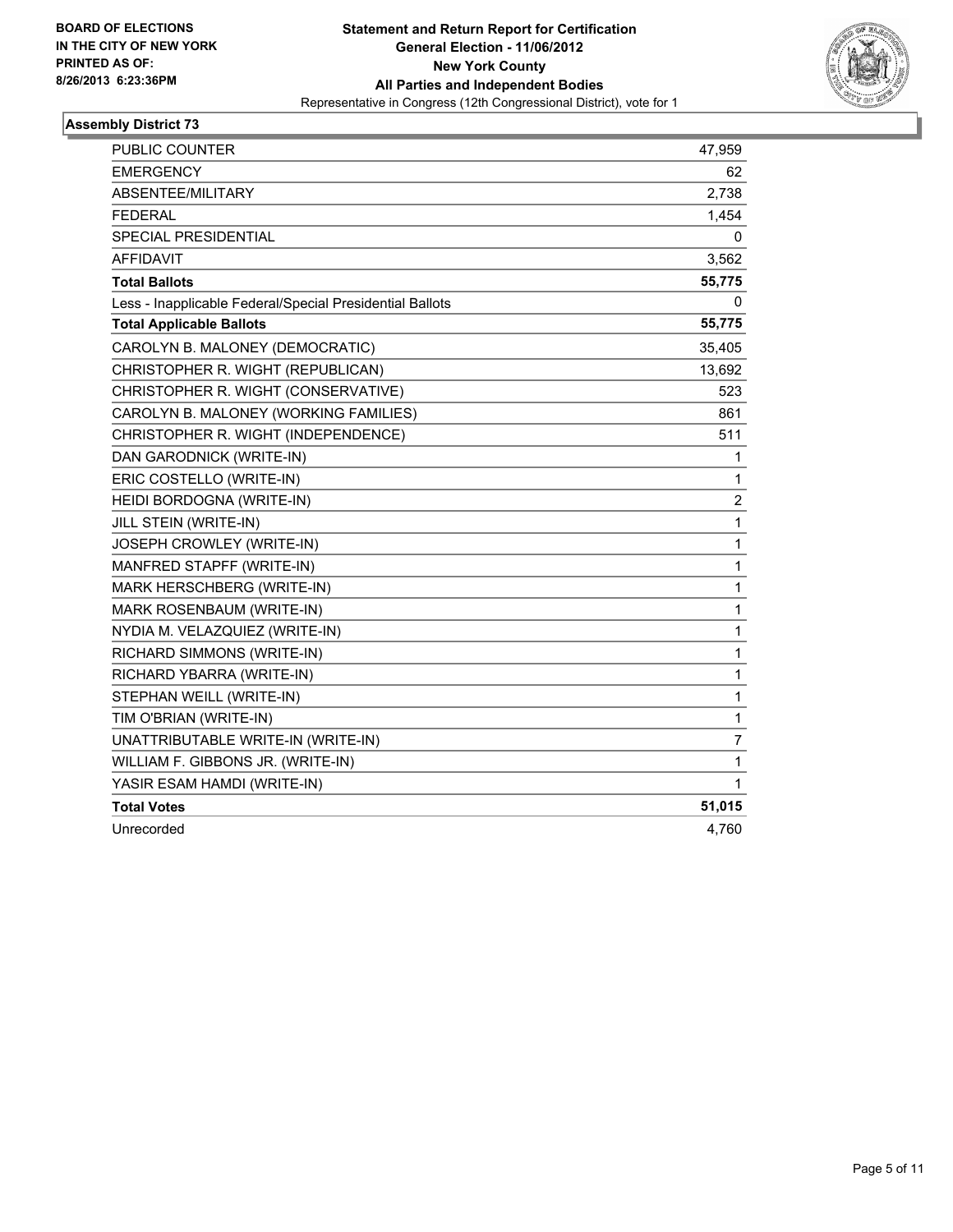

| <b>PUBLIC COUNTER</b>                                    | 35,394 |
|----------------------------------------------------------|--------|
| <b>EMERGENCY</b>                                         | 1,391  |
| ABSENTEE/MILITARY                                        | 1,542  |
| <b>FEDERAL</b>                                           | 835    |
| <b>SPECIAL PRESIDENTIAL</b>                              | 0      |
| <b>AFFIDAVIT</b>                                         | 4,279  |
| <b>Total Ballots</b>                                     | 43,441 |
| Less - Inapplicable Federal/Special Presidential Ballots | 0      |
| <b>Total Applicable Ballots</b>                          | 43,441 |
| CAROLYN B. MALONEY (DEMOCRATIC)                          | 30,334 |
| CHRISTOPHER R. WIGHT (REPUBLICAN)                        | 5,442  |
| CHRISTOPHER R. WIGHT (CONSERVATIVE)                      | 355    |
| CAROLYN B. MALONEY (WORKING FAMILIES)                    | 1,640  |
| CHRISTOPHER R. WIGHT (INDEPENDENCE)                      | 423    |
| CAROLYN MALONEY (WRITE-IN)                               | 1      |
| CHARLES B. RANGEL (WRITE-IN)                             | 1      |
| CHARLES BARNOR (WRITE-IN)                                | 1      |
| CHRIS HEDGES (WRITE-IN)                                  | 1      |
| CHRISTINA CASTRO (WRITE-IN)                              | 1      |
| CLAUDE WHITFIELD (WRITE-IN)                              | 1      |
| DAVID FOSTER (WRITE-IN)                                  | 1      |
| DENNIS SMETANA (WRITE-IN)                                | 1      |
| DIANE SCALERA (WRITE-IN)                                 | 1      |
| <b>GRACE MENG (WRITE-IN)</b>                             | 1      |
| GRACE MENO (WRITE-IN)                                    | 1      |
| JERROLD L. NADLER (WRITE-IN)                             | 1      |
| JOSEPH CROWLEY (WRITE-IN)                                | 5      |
| MATTHEW RUDANSKY (WRITE-IN)                              | 1      |
| MELISSA VIVERITO (WRITE-IN)                              | 1      |
| RAYLENE GORUM (WRITE-IN)                                 | 1      |
| RYAN SHARPE (WRITE-IN)                                   | 1      |
| UNATTRIBUTABLE WRITE-IN (WRITE-IN)                       | 10     |
| WILLIAM GIBBONS JR (WRITE-IN)                            | 1      |
| WILLIAM GIBBONS JR. (WRITE-IN)                           | 1      |
| <b>Total Votes</b>                                       | 38,227 |
| Unrecorded                                               | 5,214  |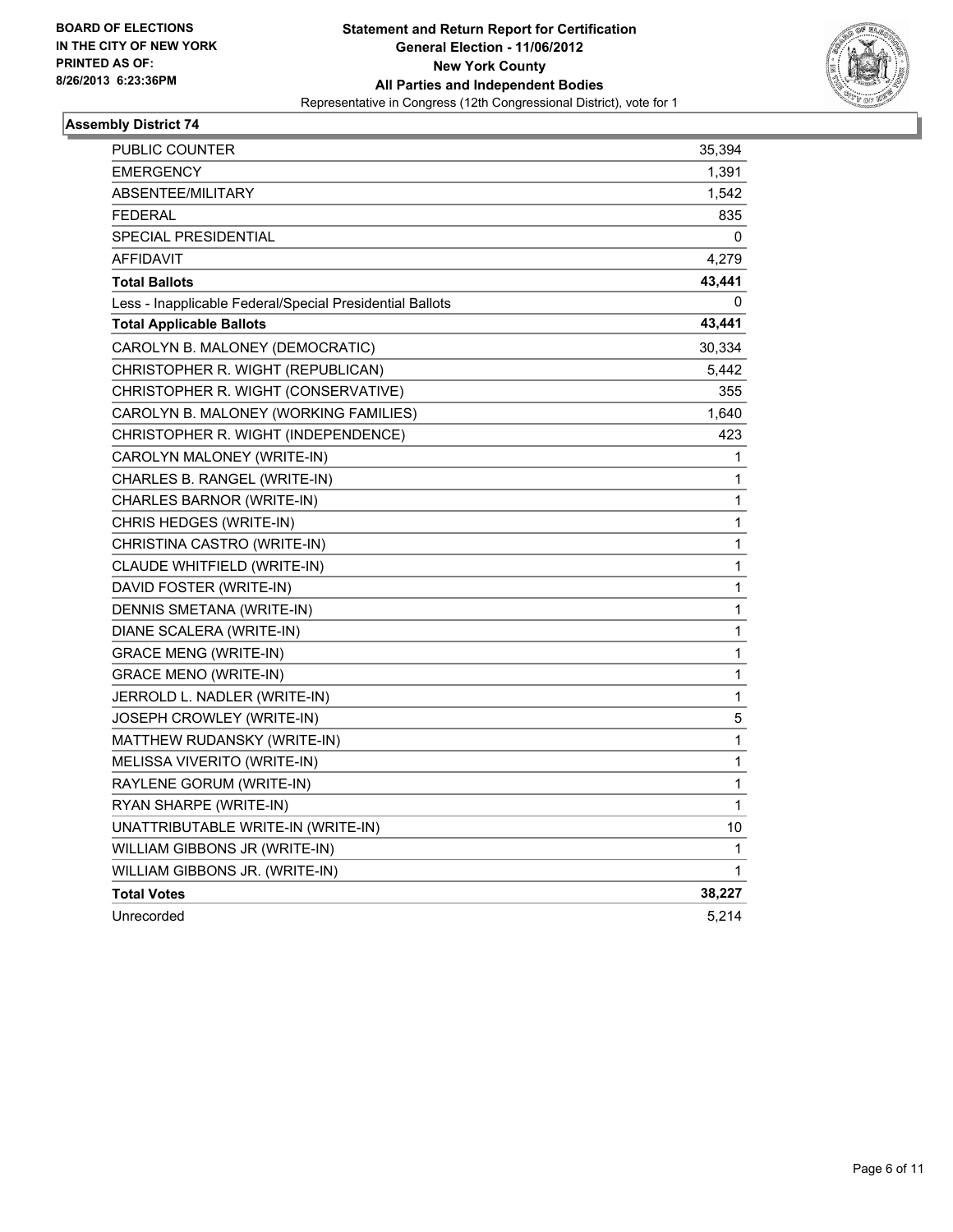

| <b>PUBLIC COUNTER</b>                                    | 22,501                  |
|----------------------------------------------------------|-------------------------|
| EMERGENCY                                                | 0                       |
| ABSENTEE/MILITARY                                        | 1,111                   |
| FEDERAL                                                  | 720                     |
| SPECIAL PRESIDENTIAL                                     | 0                       |
| <b>AFFIDAVIT</b>                                         | 2,273                   |
| <b>Total Ballots</b>                                     | 26,605                  |
| Less - Inapplicable Federal/Special Presidential Ballots | 0                       |
| <b>Total Applicable Ballots</b>                          | 26,605                  |
| CAROLYN B. MALONEY (DEMOCRATIC)                          | 18,310                  |
| CHRISTOPHER R. WIGHT (REPUBLICAN)                        | 3,940                   |
| CHRISTOPHER R. WIGHT (CONSERVATIVE)                      | 179                     |
| CAROLYN B. MALONEY (WORKING FAMILIES)                    | 764                     |
| CHRISTOPHER R. WIGHT (INDEPENDENCE)                      | 240                     |
| AL SHARPTON (WRITE-IN)                                   | 1                       |
| ALICE WALKER (WRITE-IN)                                  | 1                       |
| DANIEL GARODNICK (WRITE-IN)                              | 1                       |
| DANIEL GARTH (WRITE-IN)                                  | 1                       |
| DAVID CRANEY (WRITE-IN)                                  | 1                       |
| DON DRAPER (WRITE-IN)                                    | 1                       |
| <b>GRACE MENG (WRITE-IN)</b>                             | 1                       |
| HAKEEM JEFFRIES (WRITE-IN)                               | $\overline{\mathbf{c}}$ |
| HAKEEM S. JEFFIRES (WRITE-IN)                            | 1                       |
| HAKEEM S. JEFFRIES (WRITE-IN)                            | 2                       |
| JACK GATES (WRITE-IN)                                    | 1                       |
| JASHUA SIDEROWITZ (WRITE-IN)                             | 1                       |
| JERROLD L. NADLER (WRITE-IN)                             | 1                       |
| JERROLD NADLER (WRITE-IN)                                | 3                       |
| JOSEPH CROWLEY (WRITE-IN)                                | 1                       |
| KARL MAR (WRITE-IN)                                      | 1                       |
| MICHAEL CHAN (WRITE-IN)                                  | 1                       |
| MICHAEL JACOBS (WRITE-IN)                                | 1                       |
| NORMAN SIEGAL (WRITE-IN)                                 | 1                       |
| RUDOLPH GIULIANI (WRITE-IN)                              | 1                       |
| SETH GALINSKY (WRITE-IN)                                 | 1                       |
| SHAWN LUKEY (WRITE-IN)                                   | 1                       |
| UNATTRIBUTABLE WRITE-IN (WRITE-IN)                       | 4                       |
| WILLIAM GIBBONS JR (WRITE-IN)                            | 1                       |
| <b>Total Votes</b>                                       | 23,464                  |
| Unrecorded                                               | 3,141                   |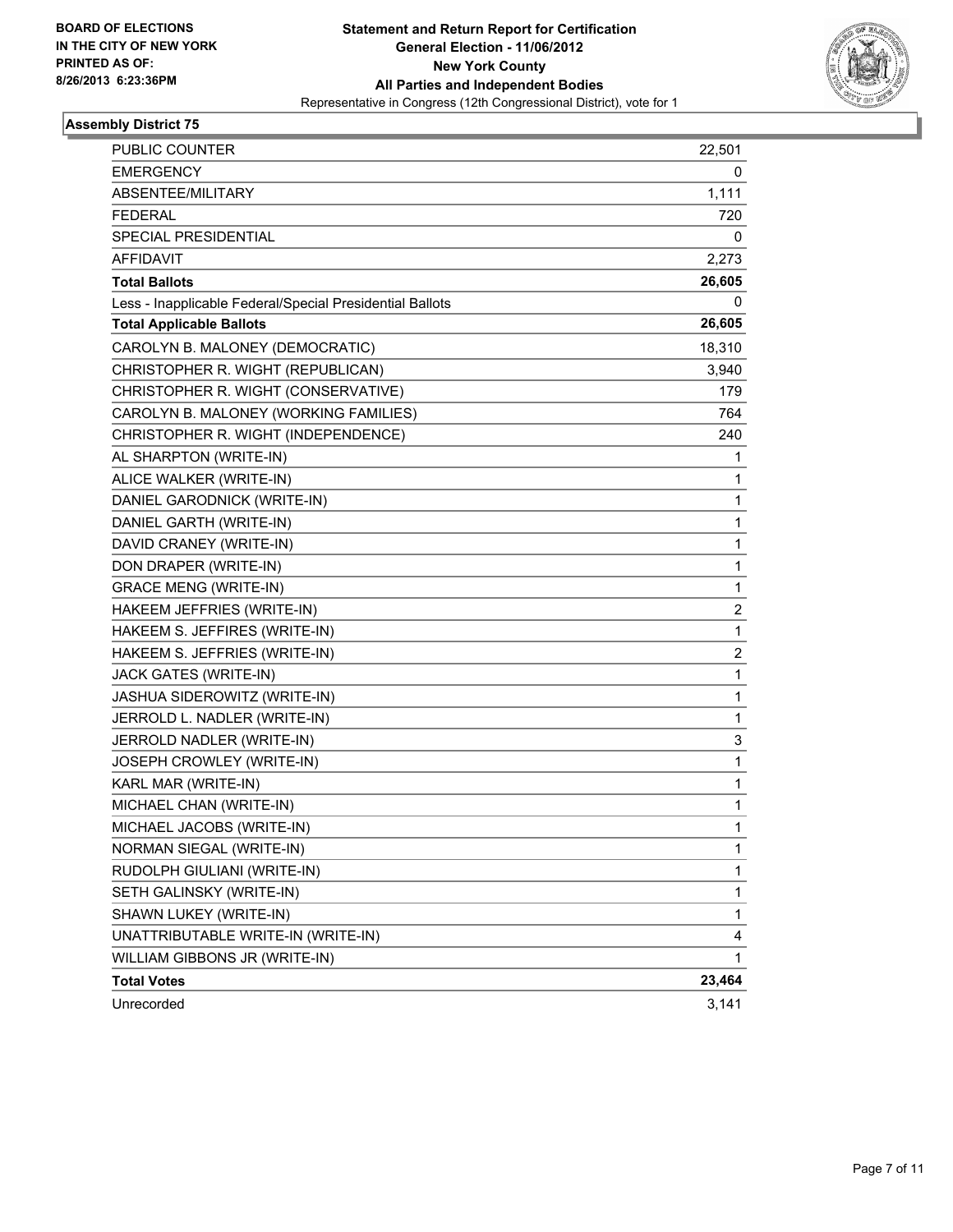

| PUBLIC COUNTER                                           | 45,412 |
|----------------------------------------------------------|--------|
| <b>EMERGENCY</b>                                         | 155    |
| ABSENTEE/MILITARY                                        | 2,064  |
| <b>FEDERAL</b>                                           | 1,197  |
| SPECIAL PRESIDENTIAL                                     | 0      |
| <b>AFFIDAVIT</b>                                         | 4,209  |
| <b>Total Ballots</b>                                     | 53,037 |
| Less - Inapplicable Federal/Special Presidential Ballots | 0      |
| <b>Total Applicable Ballots</b>                          | 53,037 |
| CAROLYN B. MALONEY (DEMOCRATIC)                          | 35,523 |
| CHRISTOPHER R. WIGHT (REPUBLICAN)                        | 10,682 |
| CHRISTOPHER R. WIGHT (CONSERVATIVE)                      | 476    |
| CAROLYN B. MALONEY (WORKING FAMILIES)                    | 1,039  |
| CHRISTOPHER R. WIGHT (INDEPENDENCE)                      | 513    |
| ANTHONY GRONOWICZ (WRITE-IN)                             | 1      |
| <b>BILL CLINTON (WRITE-IN)</b>                           | 1      |
| HOWARD KRULEWITZ (WRITE-IN)                              | 1      |
| JOSE L. PERALTA (WRITE-IN)                               | 1      |
| JOSEPH CROWLEY (WRITE-IN)                                | 10     |
| JOSEPH R. KRIST (WRITE-IN)                               | 1      |
| LARRY LITTLE FIELD (WRITE-IN)                            | 1      |
| MICHEAL GAFKOWSKI (WRITE-IN)                             | 1      |
| MILES TOPE (WRITE-IN)                                    | 1      |
| NORMAN FINKELSTEIN (WRITE-IN)                            | 1      |
| RALPH NADER (WRITE-IN)                                   | 1      |
| ROY GOODMAN (WRITE-IN)                                   | 1      |
| TIM MANION (WRITE-IN)                                    | 1      |
| TROY JOHNSON (WRITE-IN)                                  | 1      |
| UNATTRIBUTABLE WRITE-IN (WRITE-IN)                       | 13     |
| WILLIAM F. GIBBONS, JR. (WRITE-IN)                       | 1      |
| WILLIAM F. GIBBONS. JR. (WRITE-IN)                       | 1      |
| <b>Total Votes</b>                                       | 48,271 |
| Unrecorded                                               | 4,766  |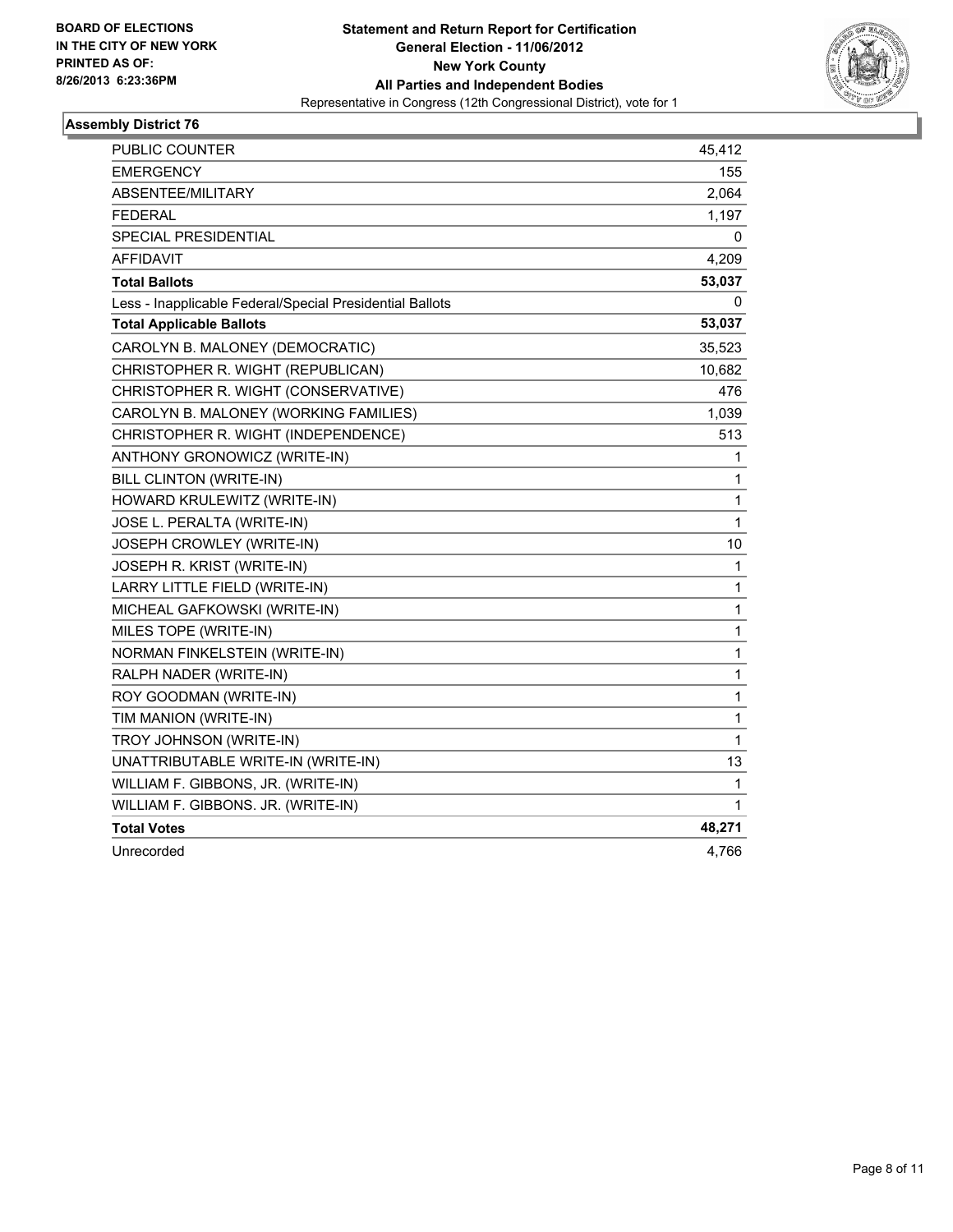

#### **Total for Representative in Congress (12th Congressional District) - New York County**

| <b>PUBLIC COUNTER</b>                                    | 178,260        |
|----------------------------------------------------------|----------------|
| <b>EMERGENCY</b>                                         | 1,644          |
| ABSENTEE/MILITARY                                        | 8,456          |
| <b>FEDERAL</b>                                           | 4,960          |
| <b>SPECIAL PRESIDENTIAL</b>                              | 0              |
| AFFIDAVIT                                                | 17,322         |
| <b>Total Ballots</b>                                     | 210,642        |
| Less - Inapplicable Federal/Special Presidential Ballots | 0              |
| <b>Total Applicable Ballots</b>                          | 210,642        |
| CAROLYN B. MALONEY (DEMOCRATIC)                          | 142,090        |
| CHRISTOPHER R. WIGHT (REPUBLICAN)                        | 37,150         |
| CHRISTOPHER R. WIGHT (CONSERVATIVE)                      | 1,746          |
| CAROLYN B. MALONEY (WORKING FAMILIES)                    | 5,560          |
| CHRISTOPHER R. WIGHT (INDEPENDENCE)                      | 1,960          |
| AL SHARPTON (WRITE-IN)                                   | 1              |
| ALICE WALKER (WRITE-IN)                                  | $\overline{2}$ |
| ANTHONY GRONOWICZ (WRITE-IN)                             | 1              |
| ASHPK CHANDRA (WRITE-IN)                                 | 1              |
| <b>BILL CLINTON (WRITE-IN)</b>                           | 1              |
| <b>BORIS ZILBERMAN (WRITE-IN)</b>                        | 1              |
| CAROLYN MALONEY (WRITE-IN)                               | 1              |
| CHARLES B. RANGEL (WRITE-IN)                             | $\mathbf{1}$   |
| CHARLES BARNOR (WRITE-IN)                                | 1              |
| CHRIS HEDGES (WRITE-IN)                                  | 1              |
| CHRISTINA CASTRO (WRITE-IN)                              | 1              |
| CHRISTINA WALENSON (WRITE-IN)                            | 1              |
| CLAUDE WHITFIELD (WRITE-IN)                              | 1              |
| DAN GARODNICK (WRITE-IN)                                 | $\mathbf{1}$   |
| DANIEL GARODNICK (WRITE-IN)                              | 1              |
| DANIEL GARTH (WRITE-IN)                                  | $\mathbf 1$    |
| DAVID CRANEY (WRITE-IN)                                  | $\mathbf 1$    |
| DAVID FOSTER (WRITE-IN)                                  | $\mathbf{1}$   |
| DENNIS SMETANA (WRITE-IN)                                | 1              |
| DIANE SCALERA (WRITE-IN)                                 | 1              |
| DON DRAPER (WRITE-IN)                                    | 1              |
| ED BRADY (WRITE-IN)                                      | 1              |
| ERIC COSTELLO (WRITE-IN)                                 | 1              |
| GLORIA BROWN MARSHALL (WRITE-IN)                         | 1              |
| <b>GRACE MENG (WRITE-IN)</b>                             | 2              |
| <b>GRACE MENO (WRITE-IN)</b>                             | 1              |
| HAKEEM JEFFRIES (WRITE-IN)                               | 2              |
| HAKEEM S. EDWARDS (WRITE-IN)                             | 2              |
| HAKEEM S. JEFFIRES (WRITE-IN)                            | 1              |
| HAKEEM S. JEFFRIES (WRITE-IN)                            | 14             |
| HEIDI BORDOGNA (WRITE-IN)                                | 2              |
| HILLARY CLINTON (WRITE-IN)                               | 1              |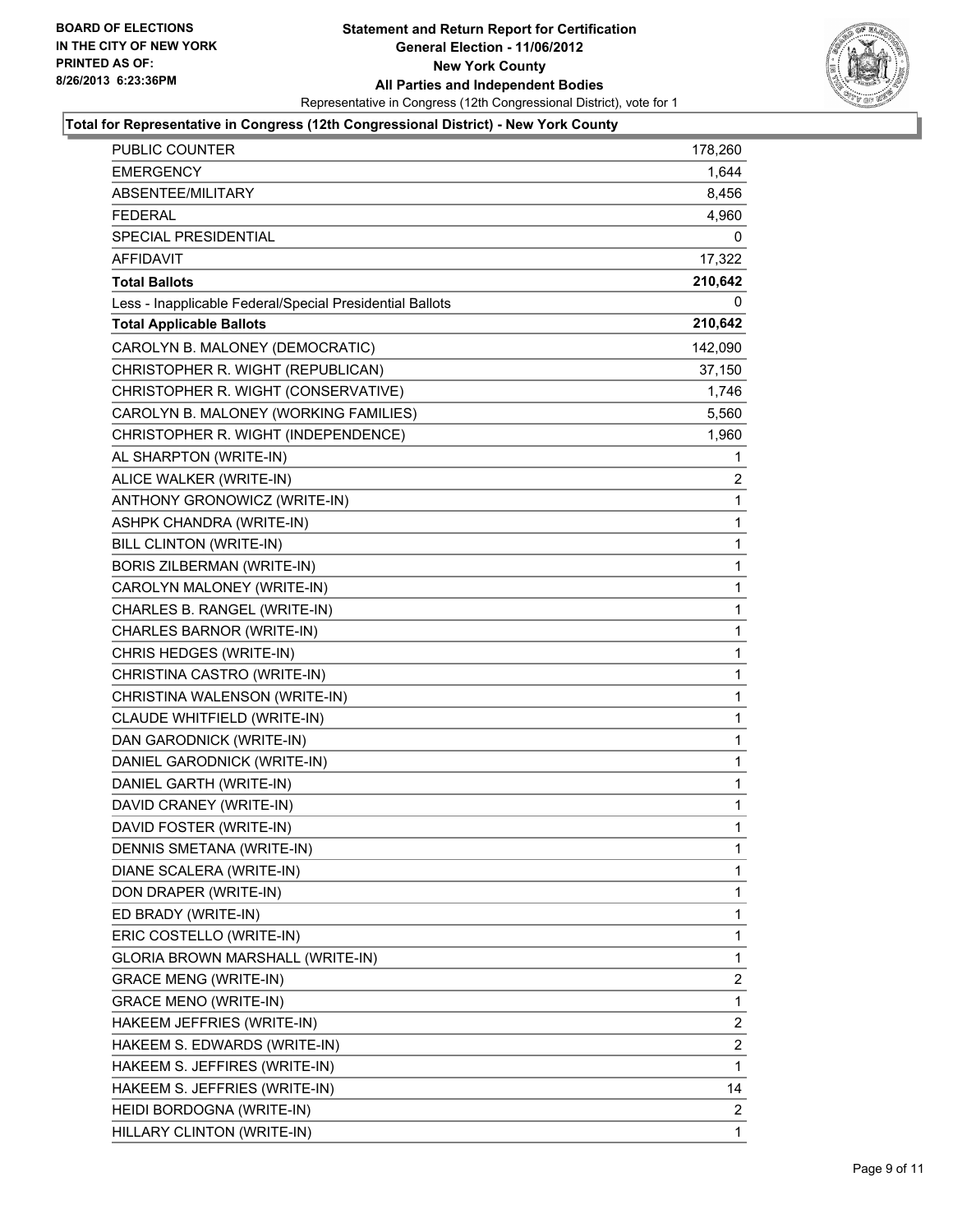

## **Total for Representative in Congress (12th Congressional District) - New York County**

| HOWARD KRULEWITZ (WRITE-IN)        | $\mathbf 1$    |
|------------------------------------|----------------|
| JACK GATES (WRITE-IN)              | 1              |
| JASHUA SIDEROWITZ (WRITE-IN)       | 1              |
| JERROLD L. NADLER (WRITE-IN)       | $\overline{2}$ |
| JERROLD NADLER (WRITE-IN)          | 3              |
| JILL STEIN (WRITE-IN)              | 1              |
| JOSE L. PERALTA (WRITE-IN)         | 1              |
| JOSEPH CROWLEY (WRITE-IN)          | 21             |
| JOSEPH R. KRIST (WRITE-IN)         | 1              |
| KARL MAR (WRITE-IN)                | 1              |
| LARRY LITTLE FIELD (WRITE-IN)      | 1              |
| MANFRED STAPFF (WRITE-IN)          | 1              |
| MARC FIRSTENBERG (WRITE-IN)        | 1              |
| MARK HERSCHBERG (WRITE-IN)         | 1              |
| MARK ROSENBAUM (WRITE-IN)          | 1              |
| MATTHEW RUDANSKY (WRITE-IN)        | 1              |
| MELISSA VIVERITO (WRITE-IN)        | 1              |
| MICHAEL BLOOMBERG (WRITE-IN)       | 1              |
| MICHAEL CHAN (WRITE-IN)            | 1              |
| MICHAEL JACOBS (WRITE-IN)          | 1              |
| MICHEAL GAFKOWSKI (WRITE-IN)       | 1              |
| MILES TOPE (WRITE-IN)              | 1              |
| NINA MULLON (WRITE-IN)             | 1              |
| NOAM CHOMSKY (WRITE-IN)            | 1              |
| NORMAN FINKELSTEIN (WRITE-IN)      | 1              |
| NORMAN SIEGAL (WRITE-IN)           | 1              |
| NYDIA M. VELAZQUIEZ (WRITE-IN)     | 1              |
| PAUL RANIOLO (WRITE-IN)            | 1              |
| RALPH NADER (WRITE-IN)             | 1              |
| RAYLENE GORUM (WRITE-IN)           | 1              |
| RICHARD SIMMONS (WRITE-IN)         | 1              |
| RICHARD YBARRA (WRITE-IN)          | 1              |
| ROY GOODMAN (WRITE-IN)             | 1              |
| RUDOLPH GIULIANI (WRITE-IN)        | 1              |
| RYAN BERMINGHAM (WRITE-IN)         | 1              |
| RYAN SHARPE (WRITE-IN)             | 1              |
| SETH GALINSKY (WRITE-IN)           | 1              |
| SHAWN LUKEY (WRITE-IN)             | 1              |
| STEPHAN WEILL (WRITE-IN)           | 1              |
| TIM MANION (WRITE-IN)              | 1              |
| TIM O'BRIAN (WRITE-IN)             | 1              |
| TROY JOHNSON (WRITE-IN)            | 1              |
| UNATTRIBUTABLE WRITE-IN (WRITE-IN) | 42             |
| WILLIAM F. GIBBONS JR. (WRITE-IN)  | 1              |
| WILLIAM F. GIBBONS, JR. (WRITE-IN) | 1              |
| WILLIAM F. GIBBONS. JR. (WRITE-IN) | $\mathbf 1$    |
|                                    |                |